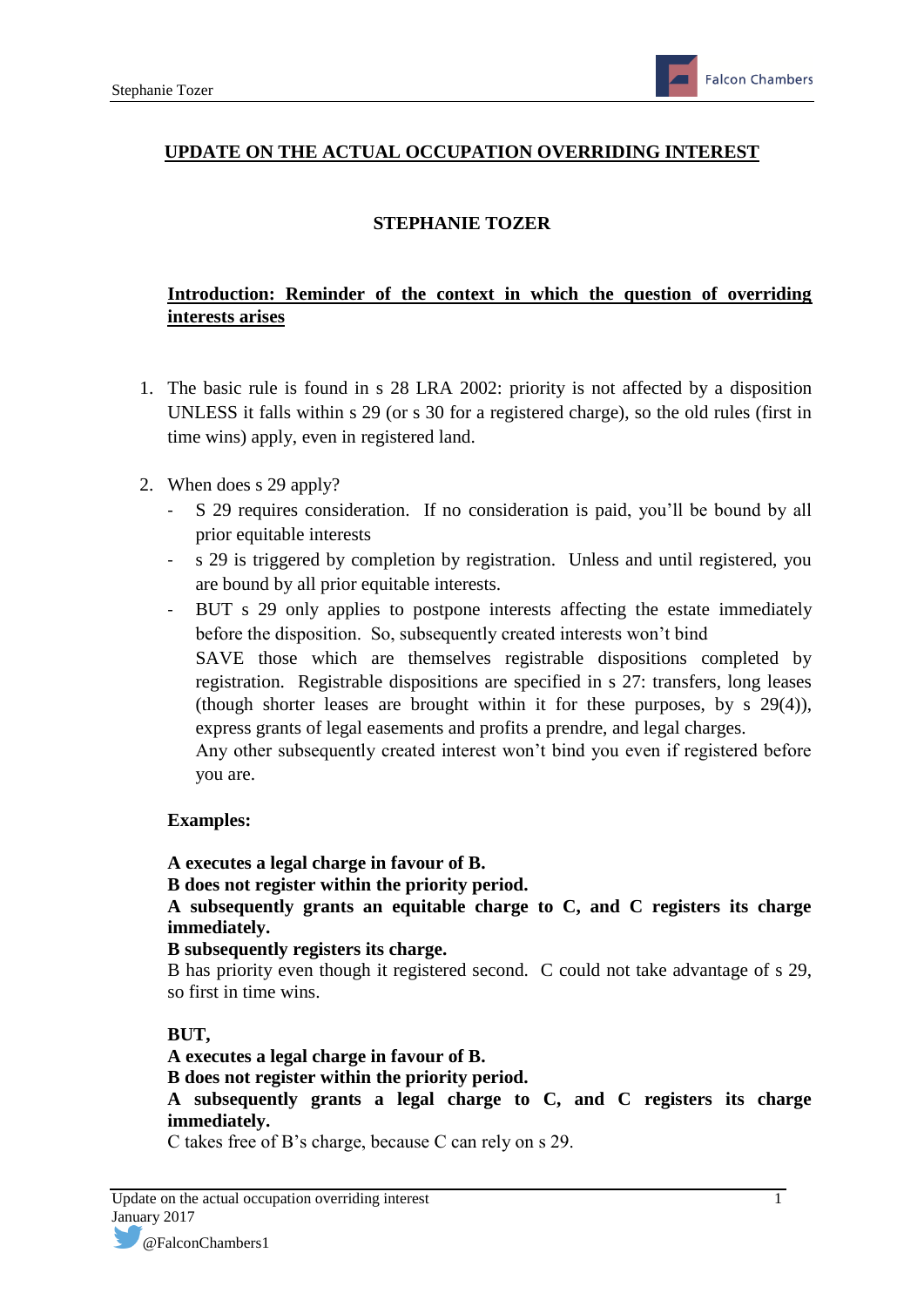## **AND:**

## **A executes an equitable charge in favour of B A then executes a legal charge in favour of C**

If C registers, then it takes free of B's charge if B has not registered it; but unless and until C registers, B has priority.

**3.** The effect of s 29: Completion by registration of a registrable disposition allows you to take free of all interests other than (i) those noted on the register; and (ii) overriding interests.

## **Overriding interests**

4. These have priority, even if s 29 applies and even if they are not registered.

So in eg 2:

# **A executes a legal charge in favour of B.**

**B does not register within the priority period.** 

**A subsequently grants a legal charge to C, and C registers its charge immediately.** 

C takes free of B's charge, because C can rely on s 29

BUT if B is in actual occupation (and none of the exceptions apply), then C does not take free.

**5.** Once someone has taken free of your interest, it cannot be revived against that person or a successor.

So, if B was not in actual occupation, and C takes free, if B later resumes occupation this is of no effect. Likewise, if B manages to get his interest registered after C has been registered, C will be entitled to priority.

### **What is actual occupation?**

- 6. What do we get from the language?
	- The word used is "occupation", not "possession", so there is no need for exclusivity or the sort of control that is necessary to establish possession
	- Occupation must be "actual". What does this mean?
- **7.** *Baker v Craggs [2016] EWHC 3250 (Newey J, 15 December 2016)* contains a good summary of the authorities on the meaning of "actual occupation" (para 12):

*The authorities seem to me to support the following propositions as regards "actual occupation":*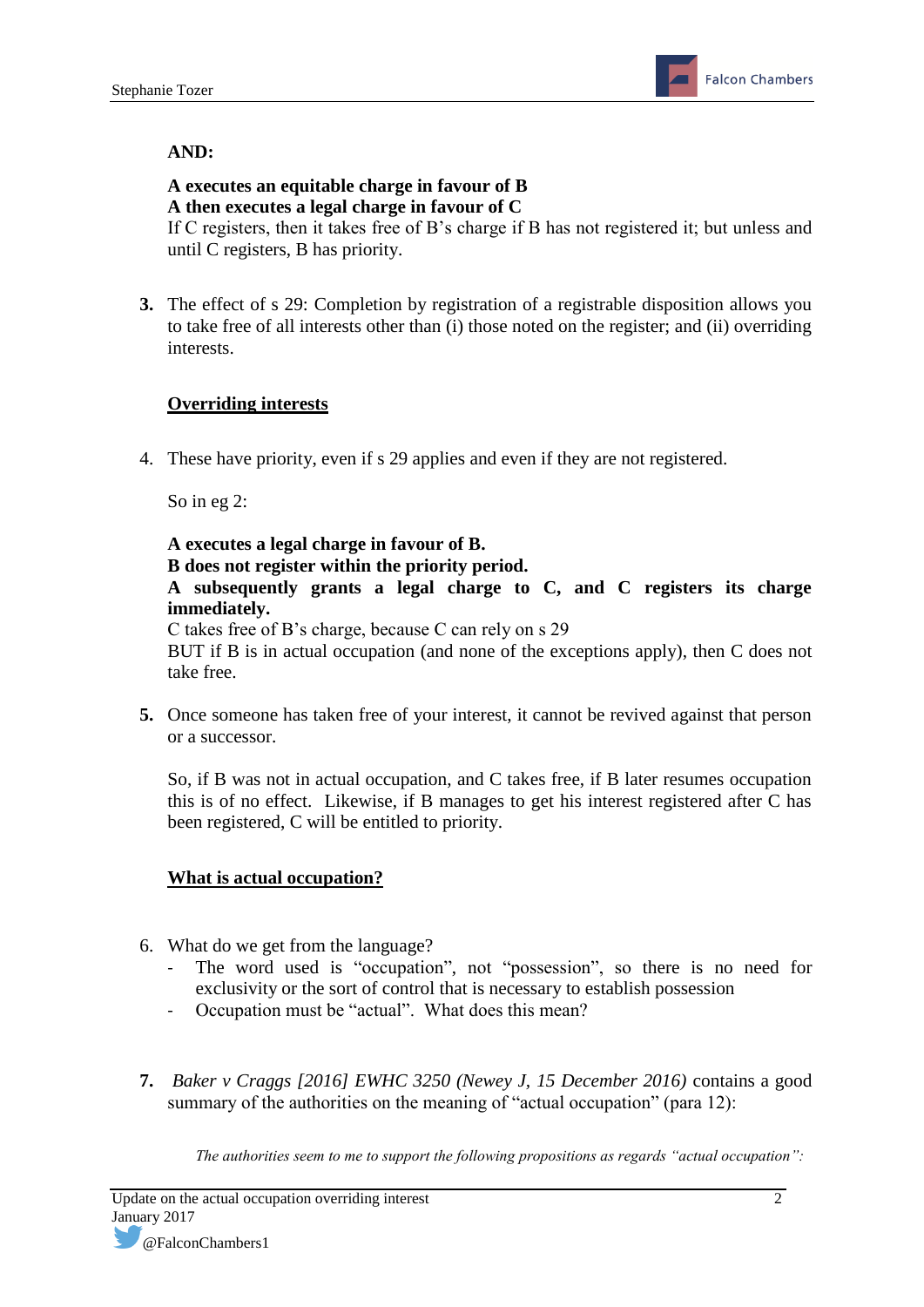- *i) The word "actual" in "actual occupation" "emphasises that what is required is physical presence, not some entitlement in law" ( [Williams & Glyn's Bank Ltd v Boland \[1981\] AC](http://login.westlaw.co.uk/maf/wluk/app/document?src=doc&linktype=ref&context=39&crumb-action=replace&docguid=I01451E70E42911DA8FC2A0F0355337E9)  [487](http://login.westlaw.co.uk/maf/wluk/app/document?src=doc&linktype=ref&context=39&crumb-action=replace&docguid=I01451E70E42911DA8FC2A0F0355337E9) , at 505, per Lord Wilberforce);*
- *ii) The nature of the relevant property can matter. "Occupation", Lord Oliver explained in Abbey National Building Society v Cann [1991] AC 56 (at 93), is a "concept which may have different connotations according to the nature and purpose of the property which is claimed to be occupied". In a similar vein, Arden LJ observed i[n Malory Enterprises Ltd v Cheshire](http://login.westlaw.co.uk/maf/wluk/app/document?src=doc&linktype=ref&context=39&crumb-action=replace&docguid=IED83DB71E42711DA8FC2A0F0355337E9)  [Homes \(UK\) Ltd \[2002\] EWCA Civ 151, \[2002\] Ch 216](http://login.westlaw.co.uk/maf/wluk/app/document?src=doc&linktype=ref&context=39&crumb-action=replace&docguid=IED83DB71E42711DA8FC2A0F0355337E9) (at paragraph 80), "What constitutes actual occupation of property depends on the nature and state of the property in question";*
- *iii)* "Occupation" involves "some degree of permanence and continuity which would rule out *mere fleeting presence" (to quote again from Lord Oliver in Abbey National Building Society v Cann , at 93). Lord Oliver went on to say (at 93), "A prospective tenant or purchaser who is allowed, as a matter of indulgence, to go into property in order to plan decorations or measure for furnishings would not, in ordinary parlance, be said to be occupying it, even though he might be there for hours at a time". On the other hand, "[r]egular and repeated absence" can be consistent with "actual occupation": see [Kingsnorth Finance Co Ltd v](http://login.westlaw.co.uk/maf/wluk/app/document?src=doc&linktype=ref&context=39&crumb-action=replace&docguid=ID45E0580E42711DA8FC2A0F0355337E9)  [Tizard \[1986\] 1 WLR 783](http://login.westlaw.co.uk/maf/wluk/app/document?src=doc&linktype=ref&context=39&crumb-action=replace&docguid=ID45E0580E42711DA8FC2A0F0355337E9) , at 788;*
- *iv) "Occupation" does "not necessarily … involve the personal presence of the person claiming to occupy" (Lord Oliver in Abbey National Building Society v Cann , at 93). In the Cann case, Lord Oliver expressed the view (at 93) that a "caretaker or the representative of a company can occupy … on behalf of his employer". In [Lloyds Bank plc v Rosset \[1989\] Ch](http://login.westlaw.co.uk/maf/wluk/app/document?src=doc&linktype=ref&context=39&crumb-action=replace&docguid=IE21A8FE0E42711DA8FC2A0F0355337E9)  [350](http://login.westlaw.co.uk/maf/wluk/app/document?src=doc&linktype=ref&context=39&crumb-action=replace&docguid=IE21A8FE0E42711DA8FC2A0F0355337E9) , Nicholls LJ (in the Court of Appeal) considered that "the presence of a builder engaged by a householder to do work for him in a house is to be regarded as the presence of the owner when considering whether or not the owner is in actual occupation" (see 378). In [Kling v Keston Properties Ltd \(1983\) 49 P&CR 212](http://login.westlaw.co.uk/maf/wluk/app/document?src=doc&linktype=ref&context=39&crumb-action=replace&docguid=ID4C70080E42711DA8FC2A0F0355337E9) , Vinelott J considered the plaintiff to have been in "actual occupation" of a garage in which his wife's car had been confined because the door was blocked and thought that the result would probably have been the same even if the car had not been physically trapped: the plaintiff, Vinelott J suggested (at 219), "should be treated as being in continuous occupation of the garage while he was using it in the ordinary course for the purpose for which the licence was granted, that is, for garaging a car as and when it was convenient to do so";*
- *v) In contrast, "actual occupation" by a licensee on his own behalf does not represent "actual occupation" by the licensor (see [Strand Securities Ltd v Caswell \[1965\] Ch 958](http://login.westlaw.co.uk/maf/wluk/app/document?src=doc&linktype=ref&context=39&crumb-action=replace&docguid=IBFEB13D0E42811DA8FC2A0F0355337E9) , at 980–981 and 984, and [Lloyd v Dugdale \[2001\] EWCA Civ 1754, \[2002\] 2 P&CR 13](http://login.westlaw.co.uk/maf/wluk/app/document?src=doc&linktype=ref&context=39&crumb-action=replace&docguid=IE1F099B0E42711DA8FC2A0F0355337E9) , at paragraph 45). Nor does receipt of rents and profits now suffice to give protection. [Section](http://login.westlaw.co.uk/maf/wluk/app/document?src=doc&linktype=ref&context=39&crumb-action=replace&docguid=I39ECF620E44811DA8D70A0E70A78ED65)  [70\(1\)\(g\) of the Land Registration Act 1925](http://login.westlaw.co.uk/maf/wluk/app/document?src=doc&linktype=ref&context=39&crumb-action=replace&docguid=I39ECF620E44811DA8D70A0E70A78ED65) , the predecessor o[f paragraph 2 of schedule 3](http://login.westlaw.co.uk/maf/wluk/app/document?src=doc&linktype=ref&context=39&crumb-action=replace&docguid=I383A6420E44811DA8D70A0E70A78ED65) to the 2002 Act, referred to the rights of a person "in actual occupation of the land or in receipt of the rents and profits thereof ". Nothing comparable to the italicised words is to be found in the 2002 Act;*
- *vi) Even in the case of a house, "occupation" need not involve residence. In Lloyds Bank plc v Rosset , Nicholls LJ said (at 377) that he could "see no reason, in principle or in practice, why a semi-derelict house … should not be capable of actual occupation whilst the works proceed and before anyone has started to live in the building". See to[o Thomas v Clydesdale](http://login.westlaw.co.uk/maf/wluk/app/document?src=doc&linktype=ref&context=39&crumb-action=replace&docguid=I631F23A0EC7811DF9E738AE5417A83F5)  [Bank plc \[2010\] EWHC 2755 \(QB\)](http://login.westlaw.co.uk/maf/wluk/app/document?src=doc&linktype=ref&context=39&crumb-action=replace&docguid=I631F23A0EC7811DF9E738AE5417A83F5) ;*
- *vii) Occupation needs to be distinguished from mere use. In [Chaudhary v Yavuz \[2011\]](http://login.westlaw.co.uk/maf/wluk/app/document?src=doc&linktype=ref&context=39&crumb-action=replace&docguid=I8772F440156A11E1B9429A8F93415A56)  [EWCA Civ 1314, \[2013\] Ch 249](http://login.westlaw.co.uk/maf/wluk/app/document?src=doc&linktype=ref&context=39&crumb-action=replace&docguid=I8772F440156A11E1B9429A8F93415A56) , use of a metal staircase and landing for the purpose of passing and repassing between some flats and the street was held not to amount to "actual occupation". Such activity, Lloyd LJ said (at paragraph 30), is "use, not occupation";*
- *viii) As Mummery LJ observed in [Link Lending Ltd v Hussein \[2010\] EWCA Civ 424](http://login.westlaw.co.uk/maf/wluk/app/document?src=doc&linktype=ref&context=39&crumb-action=replace&docguid=I47A087F04F3811DFBEA5849178A90F24) (at paragraph 27), when determining whether a person is in "actual occupation":*

*"The degree of permanence and continuity of presence of the person concerned, the intentions and wishes of that person, the length of absence from the property and the reason for it and the nature of the property and personal circumstances of the person are among the relevant factors";*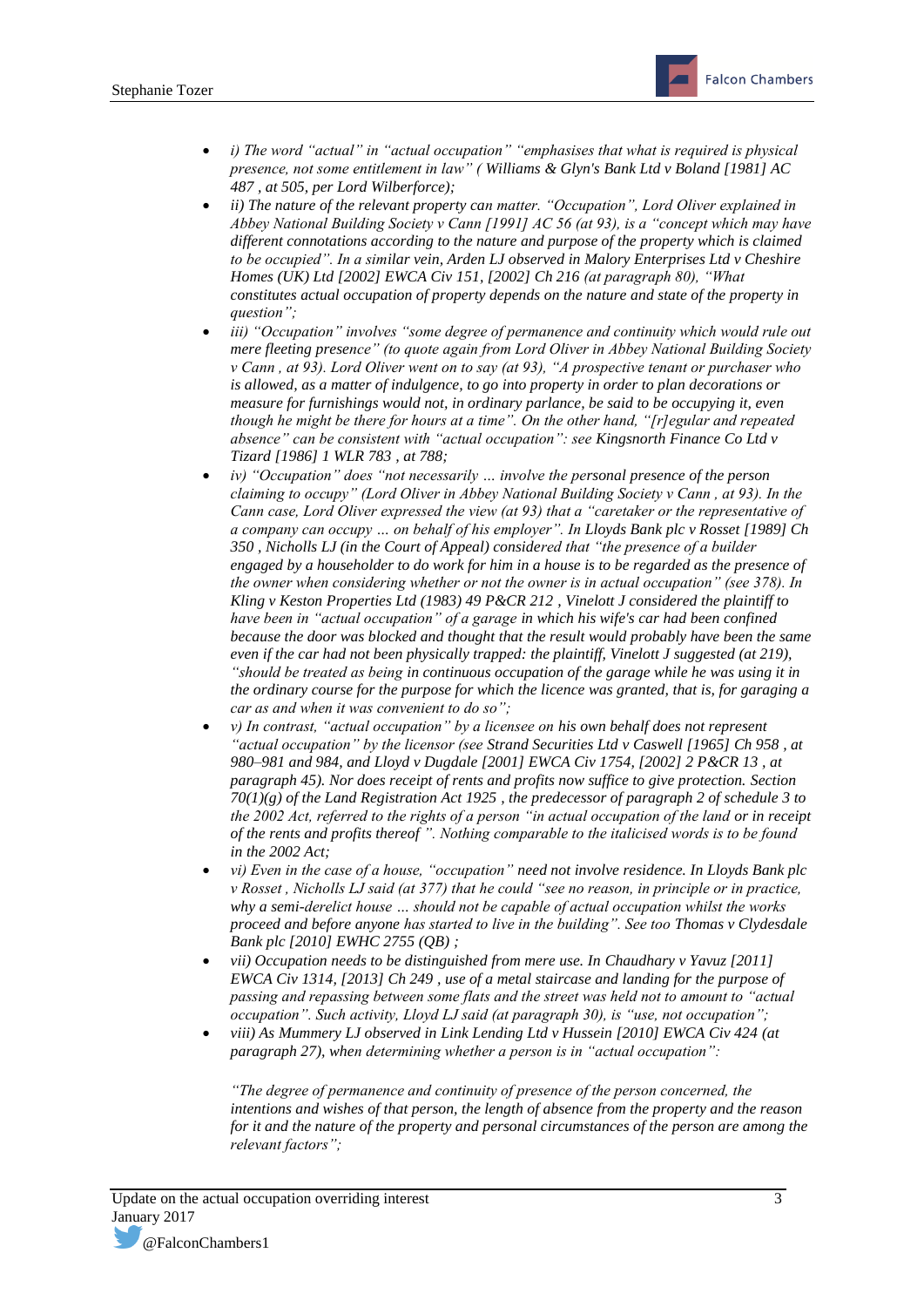- 8. The facts of that case were: A owned a farm. In Jan 2012, A completed the sale of part of the farm, including the yard, to B B failed to register within his priority period. In Feb 2012, A completed the sale of another part of the farm to C, purporting to grant C a right of way over the yard. C registered immediately.
- 9. It was common ground that C took free of B's equitable interest in the yard (ie would get their right of way) unless B was in actual occupation (subject to another point we'll come back to).
- 10. In the month between completion of his purchase and completion of C's purchase, B had demolished a barn, and constructed stables on his land. He and his partner had been there most days during this period. He had used the yard for access, parking and for storage of builders' materials. The work finished the day before C completed his purchase, and B was not there on that particular day. Was this actual occupation?
- 11. The judge held yes.
- 12. Another recent case is *AIB Group v Turner [2015] EWHC 3994.* Here the facts were as follows:

A owned a large property.

A agreed to renovate a 3 bedroomed cottage in the grounds to be a home for B. B paid over what appears to have been her only assets to A. B asserted a common intention constructive trust / proprietary estoppel.

B subsequently bought a home in Barbados, but did not have a visa to reside in Barbados, and she returned occasionally to England. The cottage was her home while she was in England. Her possessions remained in it at all times, and she asserted that she regarded it as her permanent home. No one else had occupied the Cottage, apart from her son who was at boarding school in England.

A subsequently mortgaged its property to C.

- 13. The claim to an equitable interest was rejected on the facts, but the Court also considered the actual occupation question.
- 14. Held: she was not in actual occupation.
- 15. Both cases suggest that you don't look at the actual day on which completion occurs, rather you look at the overall position in the weeks running up to the disposition. In the first case, absence on the day of completion did not mean he was not in occupation; in the second case, occasional visits did not mean that she was in occupation. BUT much depends on the nature of the land in question – presumably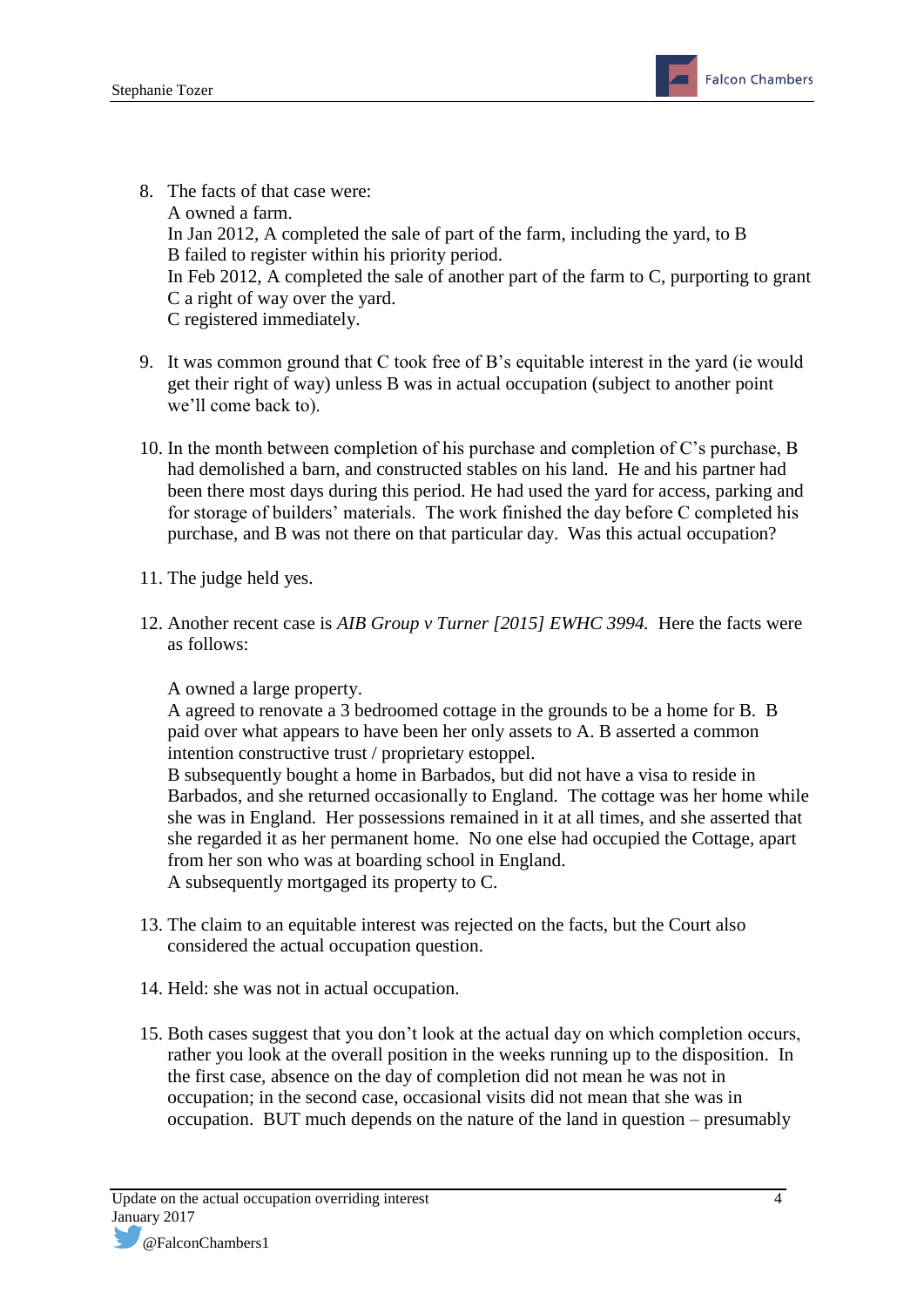this means that much more frequent presence will be required for occupation of a house than of open land.

# **Extent of protection acquired**

16. Your right is only protected over land you are actually occupying. Occupying one corner of large site isn't occupation of the whole.

# **Exceptions**

- 17. On a disposition of a registered estate (but not on a first registration), there are circumstances where, despite having an interest and being in actual occupation, you will not have an overriding interest.
- 18. First, if the potential "purchaser" asks you what right or interest you have and you do not disclose it when you could reasonably have been expected to do so, they will take free.
- 19. But, in what circumstances is it reasonable to expect a lay person to disclose a right? If you have written lease or legal charge, that is one thing, but if its an estoppel type interest and someone asks you how you come to be there, you might simply say I'm here with the permission of A, without necessarily mentioning that there was an agreement you'd have it, and you relied on that. Expect more litigation about that. And, the circumstances in which the enquiry is made might affect whether it is reasonable for you to disclose your interest: in *Begum v Issa* (*2014), CC* it was held that it was not unreasonable not to have disclosed the interest during an informal family discussion at Eid.
- 20. Second, you won't have an overriding interest if the purchaser did not know of your interest AND your occupation would not have been obvious on a reasonably careful inspection at the time of the disposition.
- 21. This fits in with the first one: if you can find out (by a reasonably careful inspection) that someone is in actual occupation, then you should ask them what right, if any, they assert: if they don't tell you, then they are deprived of the overriding interest under the first exception (subject to the reasonableness point); if they do tell you, they aren't deprived of an overriding interest but you can decide whether to go ahead and purchase with that knowledge.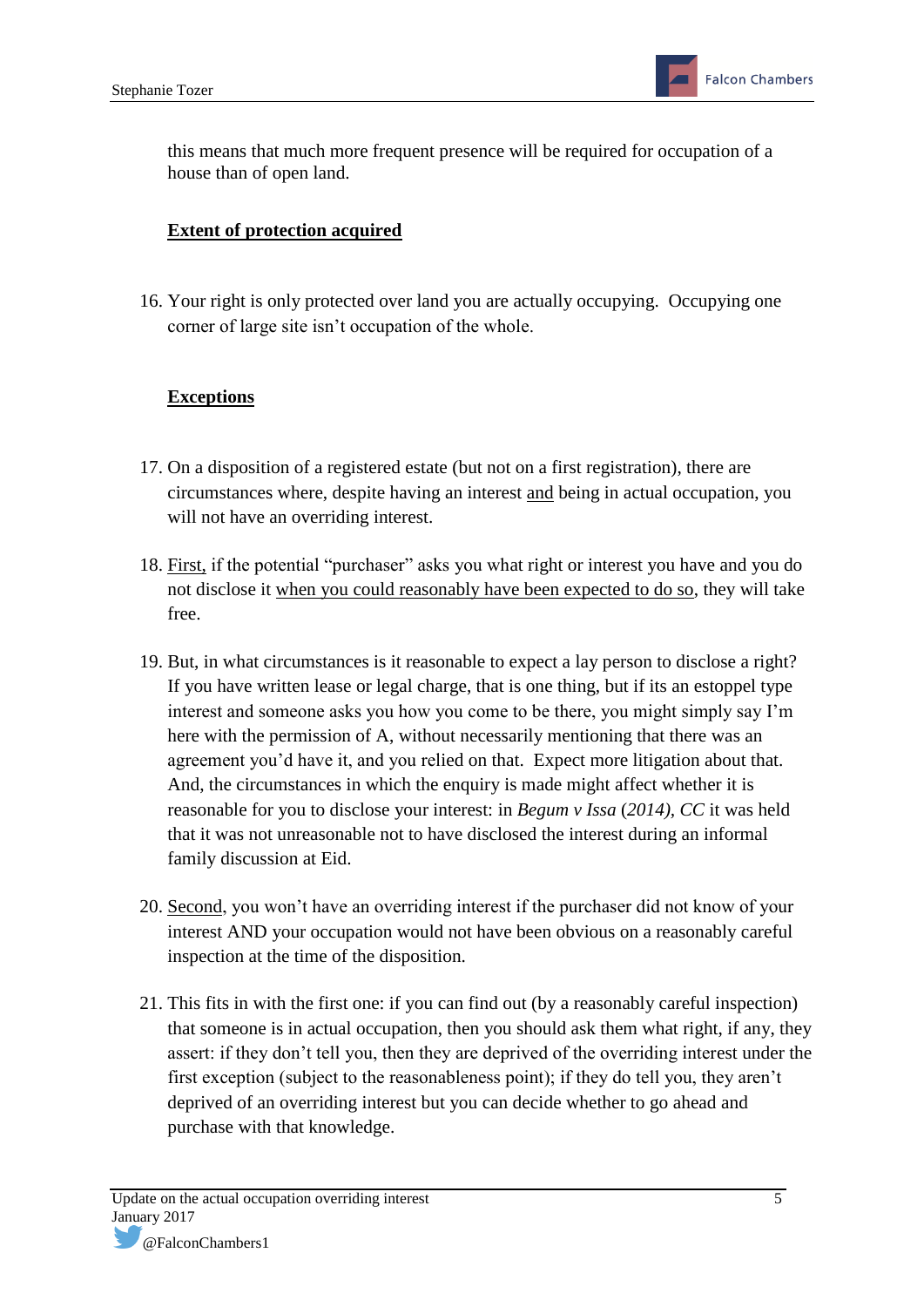22. What is a reasonably careful inspection? Guidance was given in the FTT in *Trevallion v Watmore, 30 June 2016.* There B kept canoes and cement mixers on a triangle of land, of which they had an unregistered underlease. C suggested that B did not have an overriding interest because they had not known of their interest when they purchased (which was accepted), and they could not have discovered the occupation on a reasonably careful inspection, because the triangle was fenced off from the rest of the land C was buying, and the fence was hidden behind a fuschia bush. The judge held that looking at the fuschia bush itself was not a reasonably careful inspection; C should have compared the shape of the garden with the shape on the plan, and if she had done so she would have noticed the difference. The Judge also said that she expected a reasonably careful inspection to involve looking at the boundaries, and that would include parting branches of shrubs and looking through holes in fences to see what was behind.

# **Time**

- 23. Actual occupation at the date of the disposition is required.
- 24. But, the interest must exist immediately before the registration of the disponee. This means that it must survive overreaching.
- 25. This occurs where there is a trust of land, and the purchase money is paid to 2 or more trustees. Until last year, one might have been forgiven for thinking that overreaching only affected trust interests, and not interests held by third parties who were not beneficiaries of the trust and which had nothing to do with the trust. But in *Mortgage Express v Lambert [2016] 3 WLR 1582*, the Court of Appeal held that any equitable interest is capable of being overreached.
- 26. This means that in any case where the vendor is two or more people, the purchaser does not need to worry about overriding interests.
- 27. The same conclusion was reached in *Baker v Craggs,* referred to above. B (Mr Craggs) was in actual occupation of the yard, so C (the Bakers)'s right of way was, prima facie, subject to his interest under the purchase contract – ie subject to his right to the freehold of the yard unencumbered by C's easement. But, the vendors, A, were a couple, so when C paid them, B's equitable interest was overreached, and C took free of it.
- 28. This occurred notwithstanding that by s 2(3)(iv) of the LPA estate contracts are excepted from being overreached. The problem, for B, here was that B's contract had been completed. He did not have an estate contract any more.